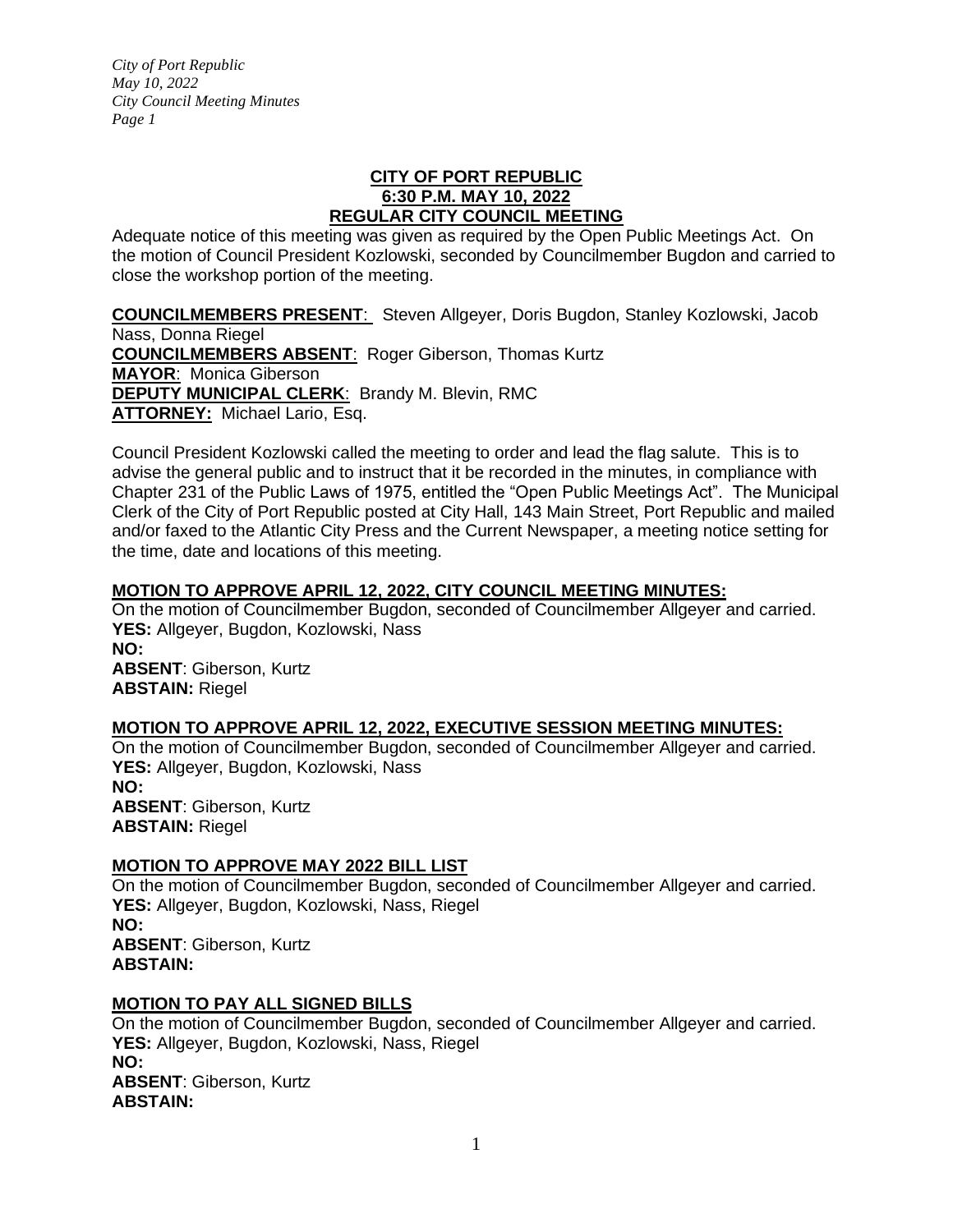#### **COMMITTEE REPORTS Police/Emergency Management:**

A Trooper from the New Jersey State Police was in attendance and reported that the New Jersey State Police are prepared to assistance in the upcoming Jersey Genesis Triathlon scheduled for May 14<sup>th</sup>.

Council President Kozlowski reported that there have been noise complaints on Mill Bridge Court and speeding complaints on Central Avenue.

#### **Administrative/Personnel:**

Tax Collector submitted a report for April 2022, showing a total received amount of \$137,063.39.

City Clerk's Office submitted a report for April 2022, showing a total amount received of \$8,257.68.

Chief Financial Officer submitted a report for March 2022, showing an ending balance of \$1,464,264.06

### **Public Works:**

Council President Kozlowski read the April 2022 Public Works Council Report:

- Took delivery on a new Kubota tractor. This tractor is replacing a 1983 Case tractor.
- Painted & sealed the ramp at the transfer station.
- Continued tree trimming throughout town.
- Monitored and lowered the dam as needed.
- Worked with B&J Recycling to remove brush pile at the City dump.
- Hoping to receive the new dump truck from Beyers Ford in May 2022.

Additionally, the City has received a letter form resident Ken Wilson regarding repair of the floating dock at the boat ramp. Public Works Consultant Bill Montag will work with Clerk Campellone to get the necessary repairs made.

#### **Recreation:**

Councilmember Bugdon reported she has hired the lifeguards and beach badge attendant for the beach. Everything is ready to go for the Jersey Genesis Triathlon on Saturday, May 14<sup>th</sup>.

#### **Fire and Ambulance:**

Chief John Yochim reported that during the last storm a tree went down on Chestnut Neck Road. They have received a grant and were able to purchase two new portable radios. The Roast Beef Dinner will be on Saturday, May 21<sup>st</sup>.

#### **Board of School Estimates:**

Mayor Giberson reported that new two School Board Members have been appointed: Kevin Wessler, Jr. and Katheryn Cox. Kevin will hopefully be sworn in next week and Katheryn will be sworn in in June. The roof at the school is in very bad condition. Shingles are blowing off and there are issues with leaking. They need to move forward with the roofing project soon.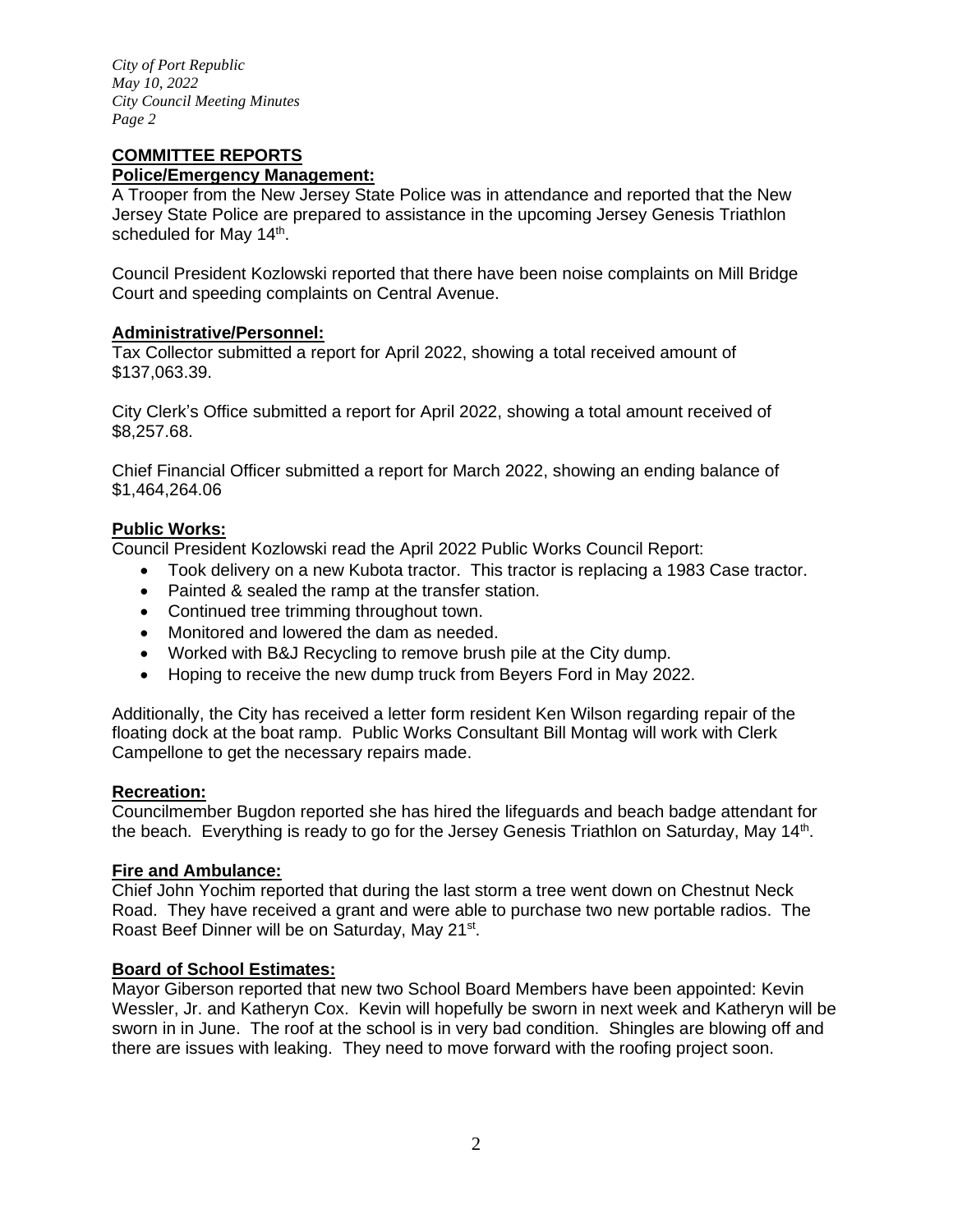# **Planning Board:**

Councilmember Riegel reported that the Planning Board met on Monday, May 9<sup>th</sup>. Two variances were granted for the Adams Subdivision on Clarks Landing Road. The Livestock Ordinance Committee has been working on the proposed ordinance. The Committee will be meeting again, and they are hopeful that they can present recommendations to City Council at the June meeting.

### **Code Enforcement/Construction:**

Construction Official Kevin Cain submitted a report for the month of April 2022. A total of 17 inspections were done, and the following permits were issued:

- 6 Alterations
- 1 New
- 1 Addition
- 5 Zoning Permits
- *Total of 13*

Code Enforcement Issues:

• N/A – 39 Main Street resolved. Survey verified and there is no encroachment into easement

## **Senior Services / Clean Communities:**

Councilmember Bugdon reported that she has received a couple returns, a request and a donation.

Councilmember Bugdon announced that she cancelled the City-Wide Clean Up that was scheduled for Saturday May 7<sup>th</sup>. She will not be scheduling another clean up until Fall of this year. Colin Ruckert, a boy scout from Troop 21, will be working on his eagle scout project. He will be doing a lot of city road clean ups and she can give him money from the Clean Communities funding to help him with his eagle scout project. His project will be to refurbish the concession stand at the ballfield.

### **Marijuana Legalization & Licensing:**

No report

### **Heritage Society:**

Councilmember Riegel reported that they had a meeting on Monday, May  $9<sup>th</sup>$  to review the booklet for the 385<sup>th</sup> founding anniversary. Everything is going very well and the celebration will be tremendous.

### **Liquor Licensing:**

Councilmember Kozlowski stated that they will need to contact the attorney to find out how a referendum question can be posed at the November 2022 election, if they chose to move forward.

### **Construction:**

City Engineer Matt Doran gave updates on the following projects:

- ADA Parking and Beach Access Mats The City was awarded CDBG grant monies for this project in the amount of \$45,000.00 Our next step will be to go out to go out to bid for the project.
- Wilson Avenue Paving Project We have received approval from the State and we will be going out to bid for this project soon.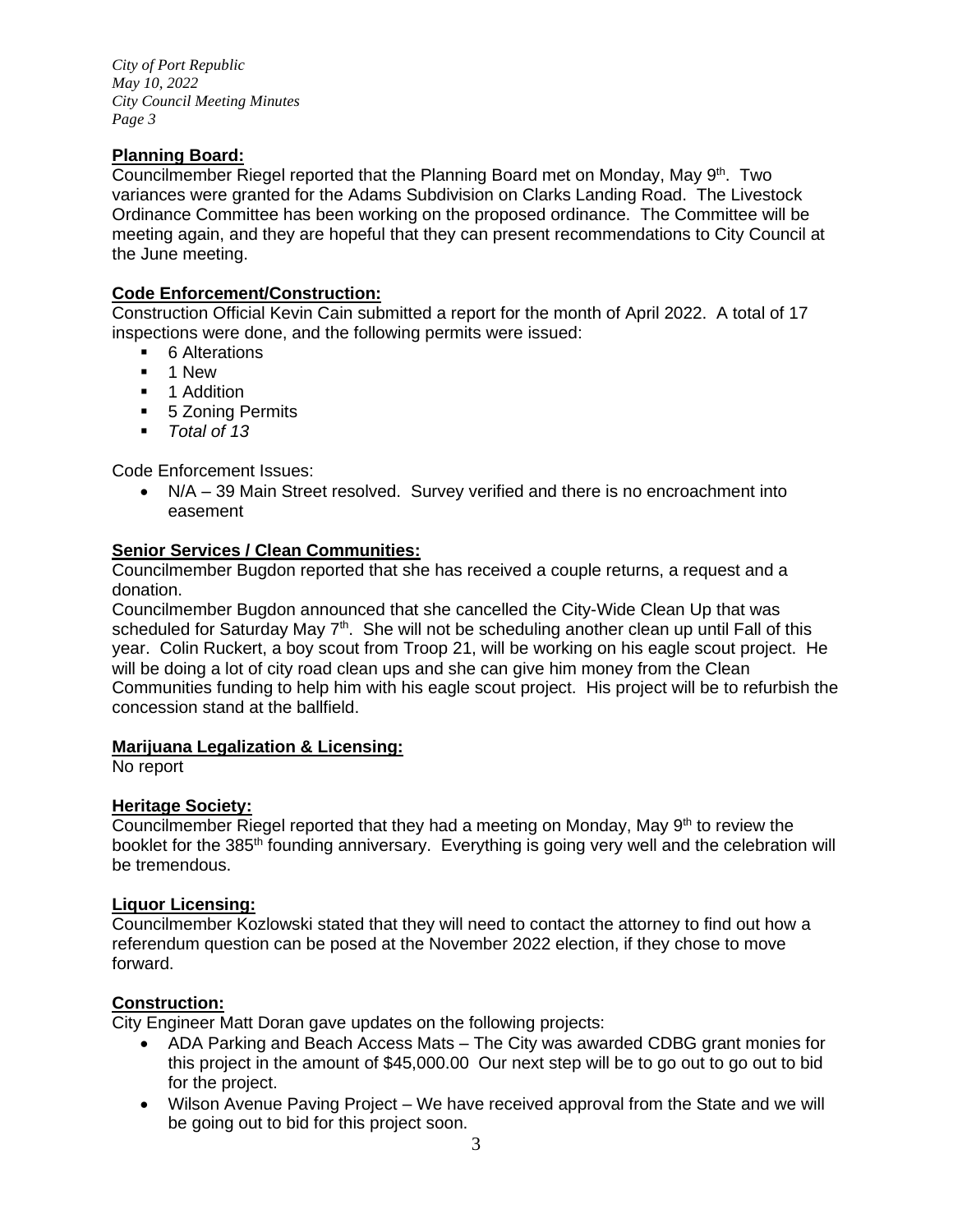- Drainage Pipe Project Engineer Doran submitted a draft copy of the application. He will set up a meeting with Public Works Consultant Bill Montag to find out his plan and more about the materials he plans on using. After permits are received, they can start the job. The plan is to begin work in September 2022.
- NJDOT 2022/2023 State Aid Program The State did not award the City with the full amount requested as part of the 2022 State Aid Program to pave Mill Street. They only awarded us \$250,000.00. This means we will have to scale that project back. However, we are approaching the deadline (July 1) to apply for the 2023 State Aid Program. Engineer Doran suggests that the City applies to continue the paving of Mill Street. This can be done as a two-phase project, and we can bid both phases together when the time comes.
- Dam Project The City now needs to do approximately \$100,000.00 worth of work in regional surveys and water permit work. We are still trying to work with County, State and Federal government for assistance with funding. Engineer Doran stated that it may be possible to obtain funding, however if the City spends the money it is not likely they would be able to be reimbursed. Councilmember Riegel suggested the City look into either the Public Lakes Grant or the Blue and Green Carbon Grant. Councilmember Bugdon suggested we contact resident Stu Farrell for assistance.

# **OPEN TO PUBLIC PORTION**

On the motion of Councilmember Allgeyer, seconded by Councilmember Bugdon and carried to open public portion.

Bill Smallwood, 122 Clarks Landing Road, stated that the Jersey Genesis Triathlon is scheduled for Saturday, May  $14<sup>th</sup>$ . A few roadways in town will have limited traffic for a couple hours. The County has had message boards up so people coming in and out of town know. He spoke with the Troopers, the Sheriffs and Ambulance Squad and they are all prepared for the event. they have over 200 people signed up to participate. Mayor Giberson expressed how appreciative the City is for all Mr. Smallwood does.

### **CLOSED TO THE FLOOR FOR TOPICS FOR PUBLIC PORTION**:

Hearing nothing more from the public, Councilmember Allgeyer moved, seconded of Councilmember Nass and carried to close the public portion.

### **CORRESPONDENCE:**

NJDOT Fiscal 2023 State Aid Program *(Deadline is July 1) Acknowledged* 

Letter from Crown Castle regarding sublease revenue increase of \$66.79 per month making it a total of \$970.21 per month *Acknowledged* 

Email from Craig Stambaugh Stockton 14<sup>th</sup> Annual GLJ Legacy Ride on Saturday, June 4<sup>th</sup> between 8:15 am – 8:25 am (150 Riders) *Acknowledged* 

### **RESOLUTIONS:**

57-2022 Authorizing Joining Pinelands Municipal Council for Restoration of Full Funding of Pilot Payments Under the Garden State Preservation Trust

On the motion of Councilmember Bugdon, seconded of Councilmember Allgeyer and carried.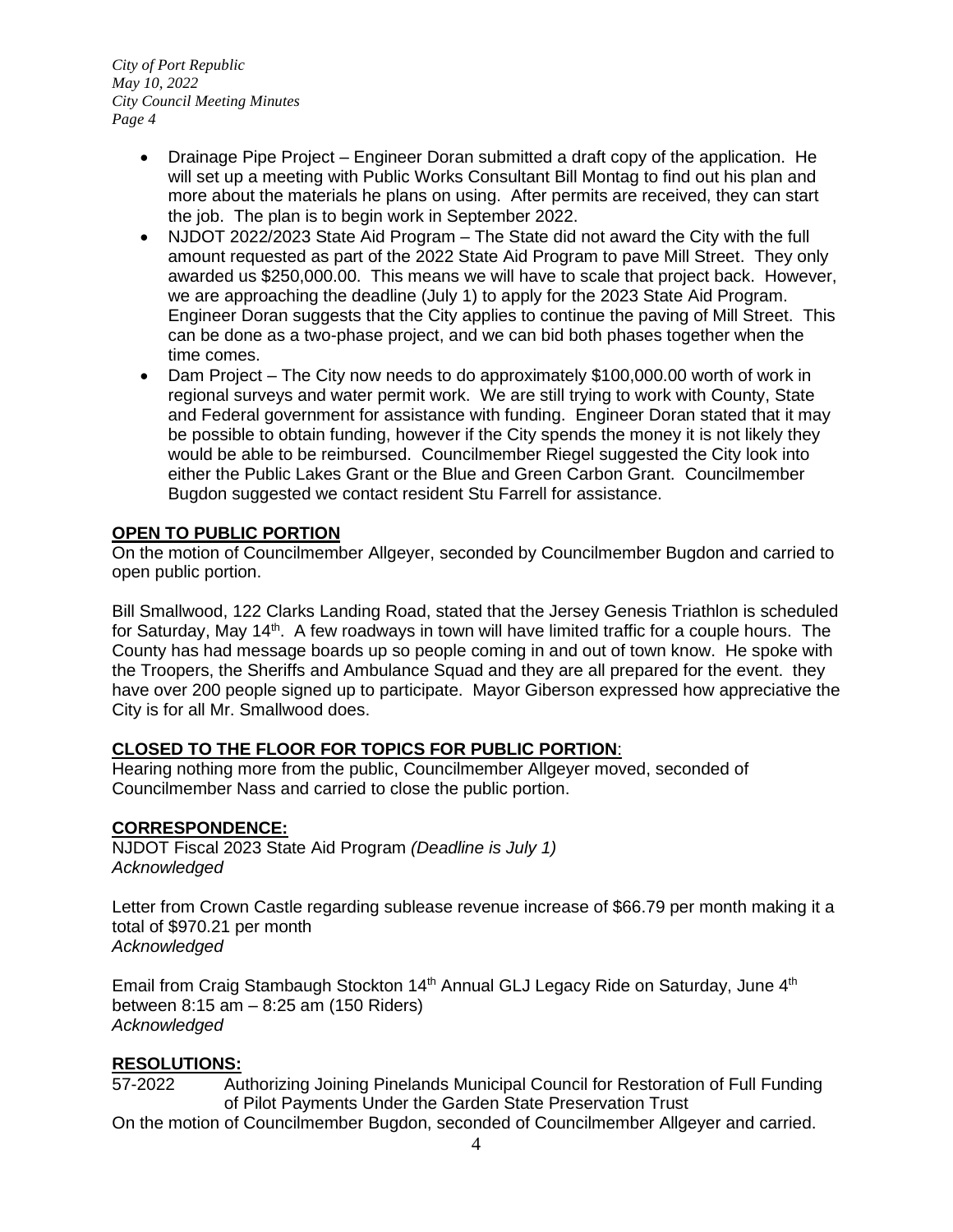**YES:** Allgeyer, Bugdon, Kozlowski, Nass, Riegel **NO: ABSENT**: Giberson, Kurtz **ABSTAIN:** 

58-2022 Award of Contract to ACE Outdoor Power for the Purchase of a Kubota Tractor On the motion of Councilmember Allgeyer, seconded of Councilmember Bugdon and carried. **YES:** Allgeyer, Bugdon, Kozlowski, Nass, Riegel **NO: ABSENT**: Giberson, Kurtz **ABSTAIN:** 

59-2022 Authorizing Amended Agreement Between the County of Atlantic and the City of Port Republic Regarding a Surface Course Mill and Overlay to Portions of Mill Street in Port Republic in Conjunction with the County's Planned Improvements of PR-07 (Nacote Creek Bridge) *\*Agreement extended for a 15-month period – will now expire on 9/1/2023)*

On the motion of Councilmember Riegel, seconded of Councilmember Allgeyer and carried. **YES:** Allgeyer, Bugdon, Kozlowski, Nass, Riegel

**NO:**

**ABSENT**: Giberson, Kurtz **ABSTAIN:** 

# **UNFINISHED BUSINESS:**

Dam Update *Previously discussed*

Old Garage Update *No update*

Storm Drain Update *Previously discussed* 

School Board Referendum Joint Legal Action-Docket No. ATL-L-3914-21 *This will be discussed during Executive Session. They will be reviewing an amendment presented to make the interpretive statement clearer.* 

### **NEW BUSINESS:**

Jersey Genesis Triathlon - May 14<sup>th</sup>

Firemen's Dinner – Saturday, May 21<sup>st</sup> 3:30 pm – 7:30 pm (drive thru only – cash or credit)

Community Day/Parade – Saturday, June 18<sup>th</sup> (rain date June  $25<sup>th</sup>$ )

*Mayor Giberson stated that they will be having a meeting on Friday, May 13th at 2:00 pm. A Fire Marshal has been hired to inspect the food trucks the day of the event. the souvenir booklet was completed today and should be going to print tomorrow. The Heritage Society partnered with Stockton University to complete this booklet. They worked with students in a class called Partnering with Community Leaders. Another book will be reprinted called Sketches of Port Republic. These booklets, along with souvenir Christmas ornaments will be for sale. Additionally, John Demario will be donating 100 t-shirts that can be sold and all profits can go to*